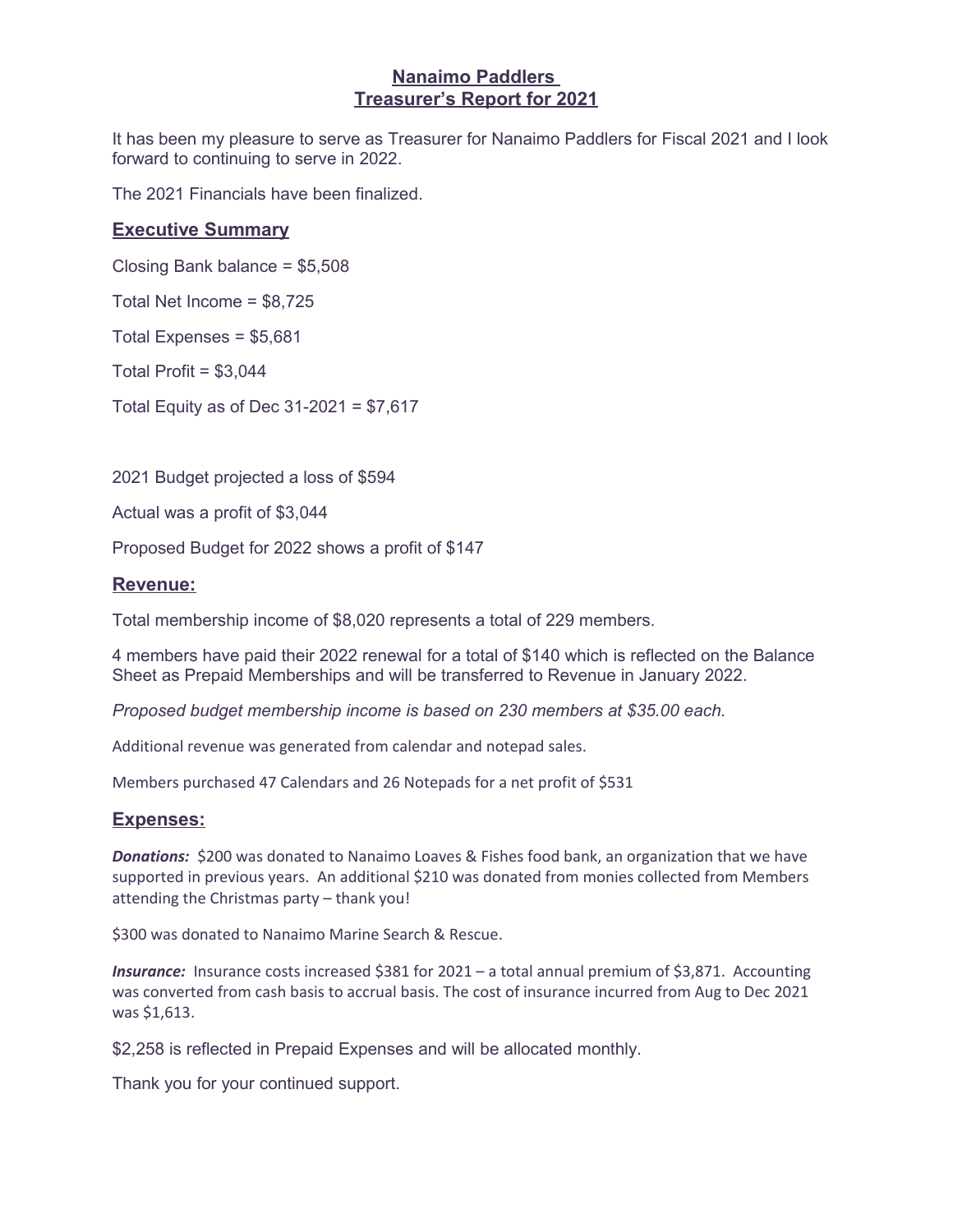## **Nanaimo Paddlers Comparative Income Statement**

|                                              | Dec 31, 2020 | Dec 31, 2021   |
|----------------------------------------------|--------------|----------------|
| Income                                       |              |                |
| Memberships                                  | 6,945        | 8,020          |
| <b>Calendar Sales</b>                        | $\Omega$     | 930            |
| <b>Pool Practice</b>                         | 200          | ÷,             |
| <b>Skills Workshops</b>                      | 210          | 10,077         |
| <b>Special Events</b>                        | 562          | 1,202          |
| <b>Total Income</b>                          | \$7,917      | \$20,229       |
| <b>Cost of Goods</b>                         |              |                |
| <b>Calendar Sales</b>                        | $\mathbf{0}$ | 399            |
| <b>Pool Practice</b>                         | 100          | $\overline{0}$ |
| <b>Skills Workshop</b>                       | 50           | 9,821          |
| <b>Special Events</b>                        | 544          | 1,155          |
| <b>Total Cost of Goods</b>                   | \$694        | \$11,375       |
| <b>Accounting Expense</b>                    | 378          | 724            |
| <b>General &amp; Administrative Expenses</b> |              |                |
| <b>Bank Charges</b>                          | 24           | 120            |
| <b>BC Marine Trails Membership</b>           | 200          | 200            |
| <b>Christmas Party</b>                       | $\mathbf{0}$ | 131            |
| <b>Donations</b>                             | 500          | 500            |
| <b>Education and Skills Training</b>         | $\mathbf{0}$ | 129            |
| <b>Honorariums</b>                           | 650          | 600            |
| <b>Insurance</b>                             | 3,490        | 1,613          |
| IT - Website, Meetup, Smartwaiver            | 984          | 656            |
| <b>Meeting and Coffee Supplies</b>           | 97           | $\mathbf{0}$   |
| <b>PayPal Charges</b>                        | 80           | 677            |
| PO Box rental                                | $\mathbf{0}$ | 181            |
| Postage & Office Supplies                    | 164          | 239            |
| <b>Society Fees</b>                          | 140          | 40             |
| <b>Total Expenses</b>                        | \$6,707      | \$5,810        |
| <b>Profit/Loss</b>                           | \$516        | \$3,044        |
|                                              |              |                |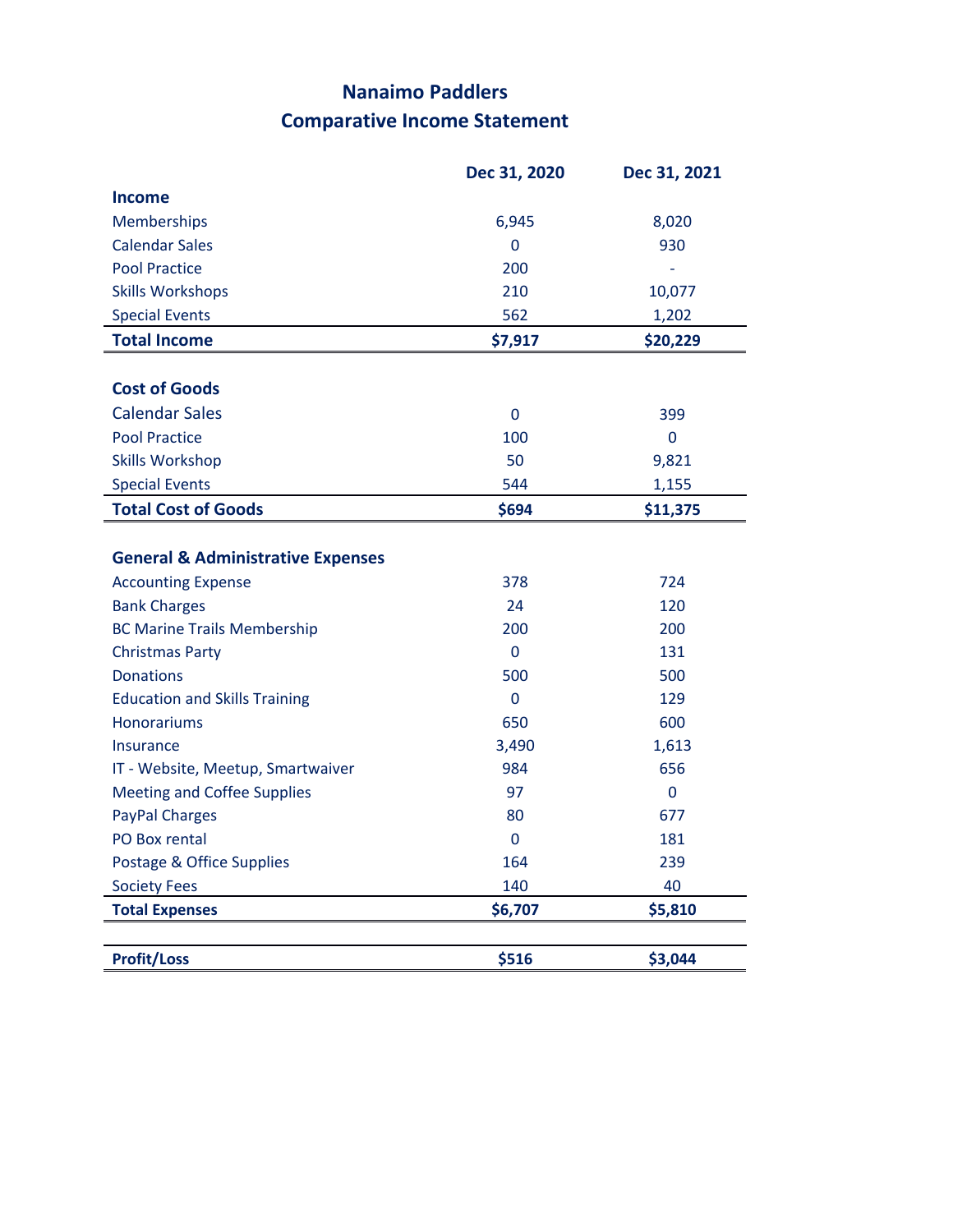## **Nanaimo Paddlers Comparative Balance Sheet**

|                                       | Dec 31, 2020 | Dec 31, 2021 |
|---------------------------------------|--------------|--------------|
| <b>ASSET</b>                          |              |              |
| <b>Current Assets</b>                 |              |              |
| <b>Coastal Community Credit Union</b> | 5,302        | 5,508        |
| <b>Prepaid Expenses</b>               | 200          | 2,366        |
| <b>Total Current Assets</b>           | \$5,502      | \$7,874      |
| <b>LIABILITY</b>                      |              |              |
| <b>Current Liabilities</b>            |              |              |
| <b>Accounts Payable</b>               | 54           | 117          |
| <b>Prepaid Memberships</b>            | 875          | 140          |
| <b>Total Current Liabilities</b>      | \$929        | \$257        |
| <b>EQUITY</b>                         |              |              |
| <b>Retained Earnings</b>              | 4,057        | 4,573        |
| <b>Current Earnings</b>               | 516          | 3,044        |
| <b>Total Equity</b>                   | \$4,573      | \$7,617      |
| <b>LIABILITES AND EQUITY</b>          | \$5,502      | \$7,874      |